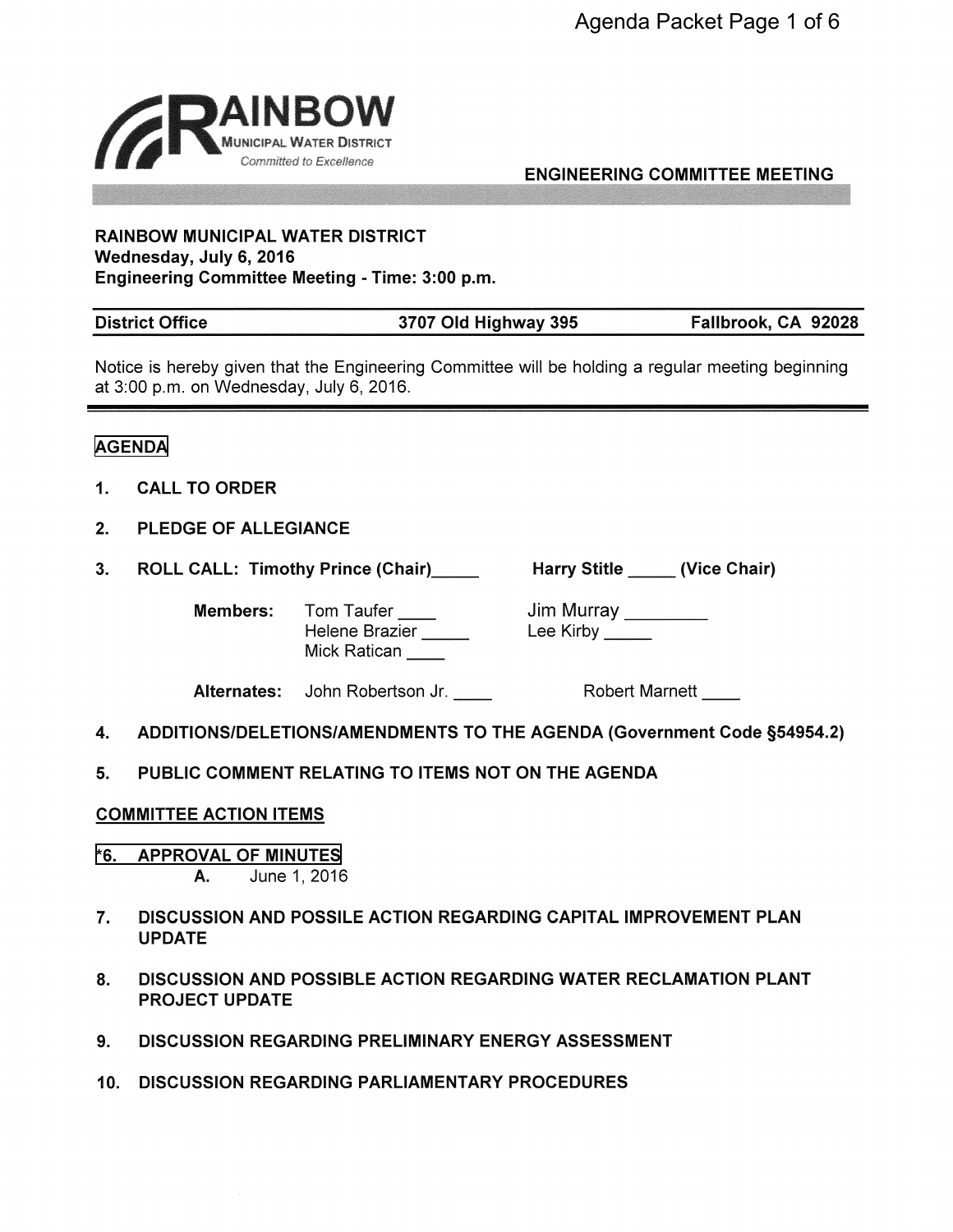- **11. LIST OF SUGGESTED AGENDA ITEMS FOR THE NEXT SCHEDULED ENGINEERING COMMITTEE MEETING**
- **12. ADJOURNMENT**

**ATTEST TO POSTING:** 

*J.J. ()*<br>Helene Brazier

Secretary of the Board

 $(6 - 30 - 16)$   $\frac{1}{20}$   $\frac{1}{20}$   $\frac{1}{20}$   $\frac{1}{20}$ <br>Date and Time of Posting Outside Display Cases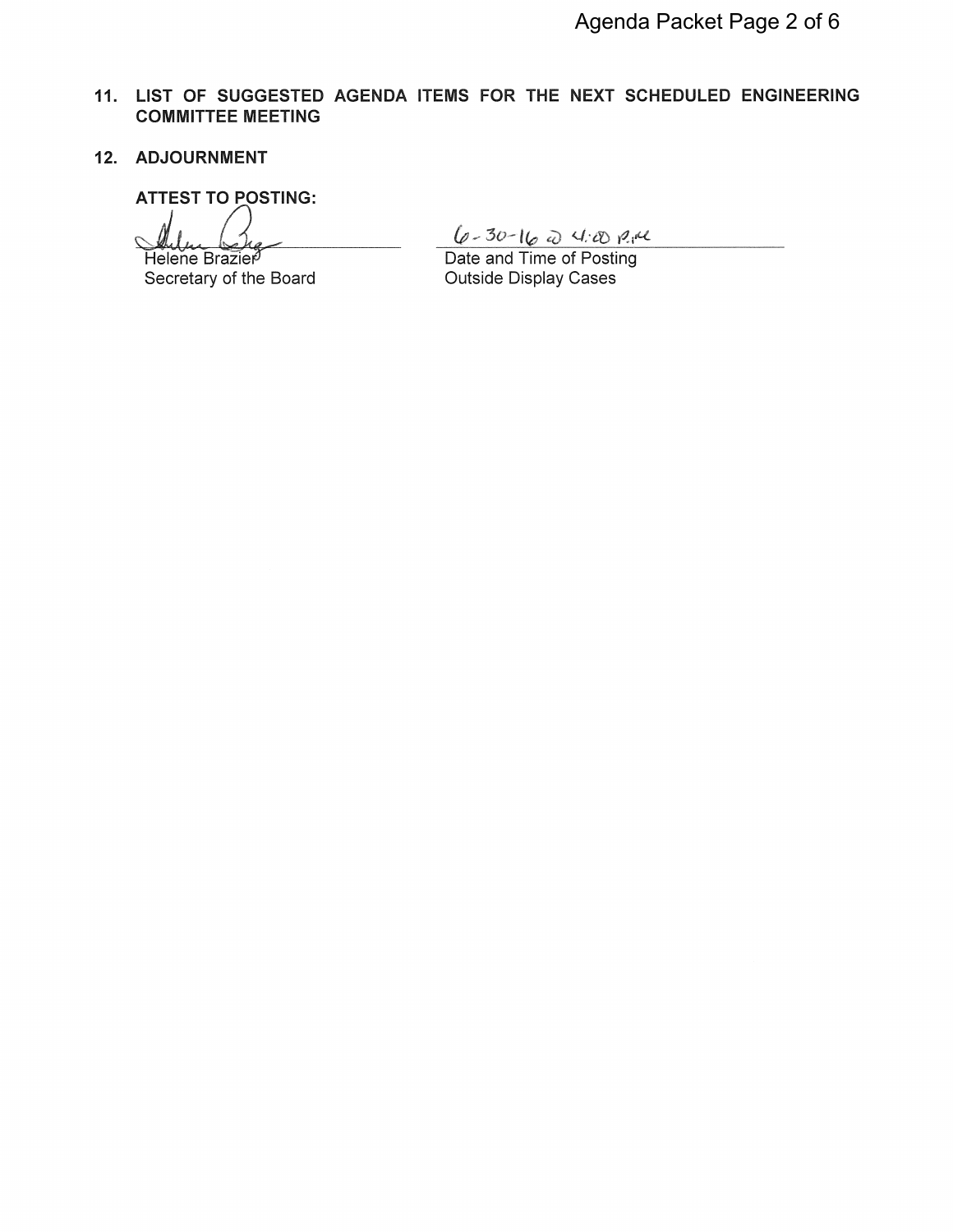# **MINUTES OF THE ENGINEERING COMMITTEE MEETING OF THE RAINBOW MUNICIPAL WATER DISTRICT JUNE 1, 2016**

- <span id="page-2-0"></span>**1. CALL TO ORDER –** The Engineering Committee Meeting of the Rainbow Municipal Water District on June 1, 2016 was called to order by Chairperson Prince at 3:01p.m. in the Board Room of the District, 3707 Old Highway 395, Fallbrook, CA 92028. Chairperson Prince, presiding.
- **2. PLEDGE OF ALLEGIANCE**
- **3. ROLL CALL:**
	- **Present: Member Prince, Member Stitle, Member Taufer, Member Brazier, Member Kirby, Member Ratican, Alternate Robertson and Alternate Marnett**
	- **Absent: Member Murray**
	- **Also Present: Engineering Manager Kirkpatrick, Associate Engineer Powers, Operations Manager Milner, Water Ops Superintendent Walker, Water Quality/CCC Tech Perriera, Engineering Tech Rubio**

There were two members of the public present: Ms. Hollis and Mr. Patel (Willdan Consultants)

# **4. ADDITIONS/DELETIONS/AMENDMENTS TO THE AGENDA (Government Code §54954.2)**

Mrs. Kirkpatrick requested to move Agenda Item #9 before Agenda Item #7.

# **5. PUBLIC COMMENT RELATING TO ITEMS NOT ON THE AGENDA**

Mr. Marnett pointed out a possible liability issue near the Hutton Tank that is on District property. Mrs. Kirkpatrick would discuss the issue with Mr. Kennedy and respond back to Mr. Marnett.

# **COMMITTEE ACTION ITEMS**

# **\*6. APPROVAL OF MINUTES**

**A.** May 4, 2016

*Motion: Accept the minutes as drafted.* 

*Action: Approve, Moved by Member Brazier, Seconded by Member Kirby.* 

*Vote: Motion carried by unanimous vote (summary: Ayes = 7).* 

*Ayes: Member Prince, Member Stitle, Member Brazier, Member Taufer, Member Kirby, Member Ratican, Alternate Member Robertson* 

*Discussion went to Item #9.*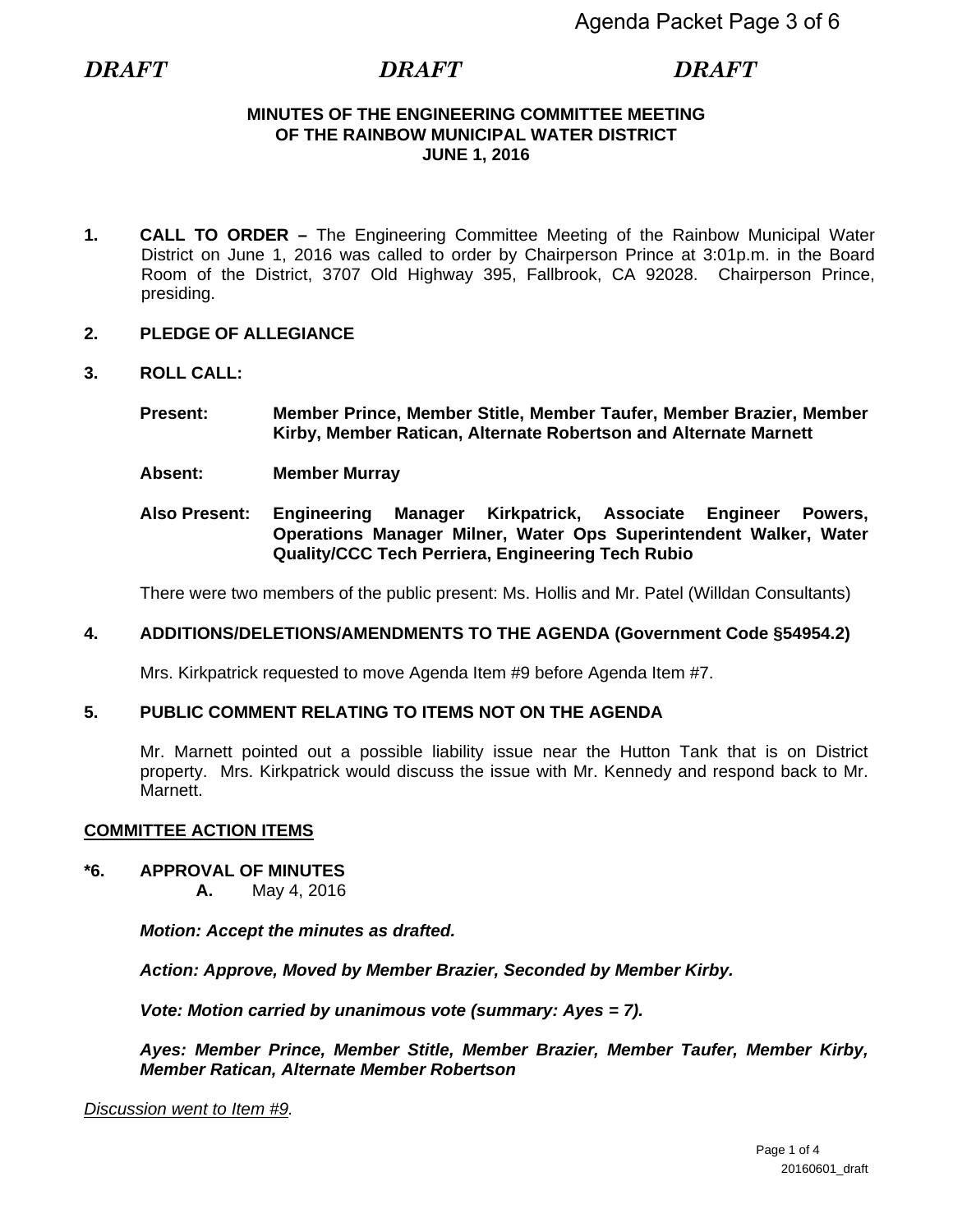# **7. DISCUSSION AND POSSIBLE ACTION REGARDING URBAN WATER MANAGEMENT PLAN**

Mrs. Kirkpatrick announced that the Urban Water Management Plan (UWMP) was presented at the public hearing last month and no comments were received. She asked the Committee for a recommendation to the Board to approve the UWMP at the next Board meeting.

# **Motion: Recommend the Board Approve the UWMP.**

**Action: Approve, Moved by Alternate Robertson, Seconded by Member Stitle.** 

**Vote: Motion carried by unanimous vote (summary: Ayes = 7).** 

**Ayes: Member Prince, Member Stitle, Member Brazier, Member Taufer, Member Kirby, Member Ratican, Alternate Member Robertson.** 

# **\*8. DISCUSSION AND POSSIBLE ACTION REGARDING ADMINISTRATIVE CODE SECTION 8.20 – CROSS-CONNECTION CONTROL**

Mrs. Kirkpatrick said a copy of the draft Cross Connection Control (CCC) Policy was provided with the agenda for review and comment. She asked the Committee to bring any comments to the next meeting to possibly move forward with a recommendation for Board approval.

Mr. Ratican suggested removing all references to regulations that were within the definitions. Discussion ensued.

Mrs. Kirkpatrick said about 10 years ago everyone was required to install a backflow, although currently only if there was a degree of hazard on the property would a backflow device be required. Mr. Walker said part of the intent of updating the policy was to allow customers to opt out of the program if there was no degree of hazard. Discussion ensued.

Based on the discussions and recommended revisions it was decided to go forward with a motion.

*Motion: Recommend to the Board to approve the Administrative Code Section 8.20 with revisions.* 

*Action: Approve, Moved by Member Ratican, Seconded by Alternate Robertson.* 

*Vote: Motion carried by unanimous vote (summary: Ayes = 7).* 

*Ayes: Member Prince, Member Stitle, Member Taufer, Member Brazier, Member Kirby, Member Ratican, Alternate Robertson.* 

# **9. DISCUSSION REGARDING METHODOLOGY FOR CAPACITY FEES**

Mrs. Kirkpatrick introduced Ms. Hollis and Mr. Patel Consultants from Willdan Financial Services contracted to perform an asset valuation study and to review alternative capacity fee methodologies. Ms. Hollis pointed out there were two parts to the project a System Valuation Report and a Capacity Fee Analysis Report. She provided a brief presentation regarding the project overview as follows: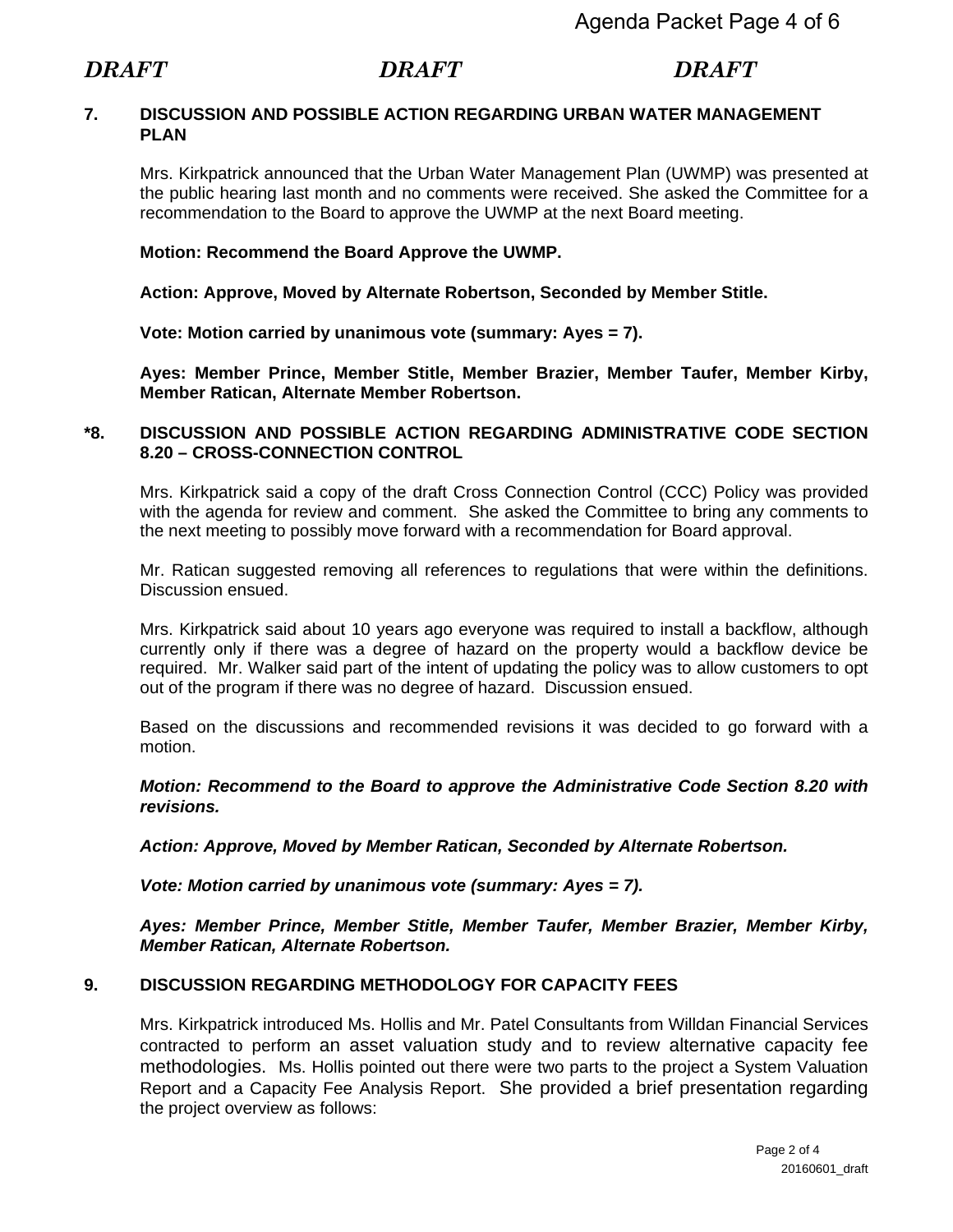Project Scope:

- Project Management
- Data and Information Collection and Review
- Develop Alternative Capacity Fee Methodologies
- System Market Analysis
- Determine Draft Capacity Fees for Water and Wastewater
- Meeting with Engineering Committee and BIA
- Prepare Draft and Final Study Reports and Board Presentation

# Project Status:

- Data Collection and Review Data request was sent and data was received.
- Site Inspection Completed on the week of May 16, 2016.
- Capacity Fee Methodology Discussion Completed on June 1, 2016.
- Draft System Valuation Report Early July 2016.
- **•** Draft Capacity Fee Analysis Report Late July 2016.
- Final System Valuation Report and Capacity Fee Analysis Presentations in August / September 2016. Finalize the reports.

# Capacity Fee Overview:

Capacity fees are one time charges paid by new development. They finance construction to build facilities to serve new development. The philosophy being that growth pays for growth.

Capacity fees are used as follows:

- Utilities are required to make large investments in capacity related facilities in advance of new development.
- Customers connect to system over many years.
- Given the timing of improvements and the customer connection projects are often funded with debt.
- Capacity fees are used to fund the major "backbone" system.

# Approaches to Developing Capacity Fees:

- Buy-in or Excess Capacity Approach based on the value of existing system capacity.
- Incremental Cost Approach based on value to expand existing system capacity during a 5 to 20 year period.
- Combined or hybrid approach blends value of existing and proposed system.

# Key Steps in Capacity Fee Analysis:

- Determine the system planning criteria.
- Determine the associated cost or value of system and available capacity for systems.
- Determine new customer demands for each functional area of the system.
- Calculation of the capacity fee components.
- Determine any credits.

# RMWD Capacity Fee: